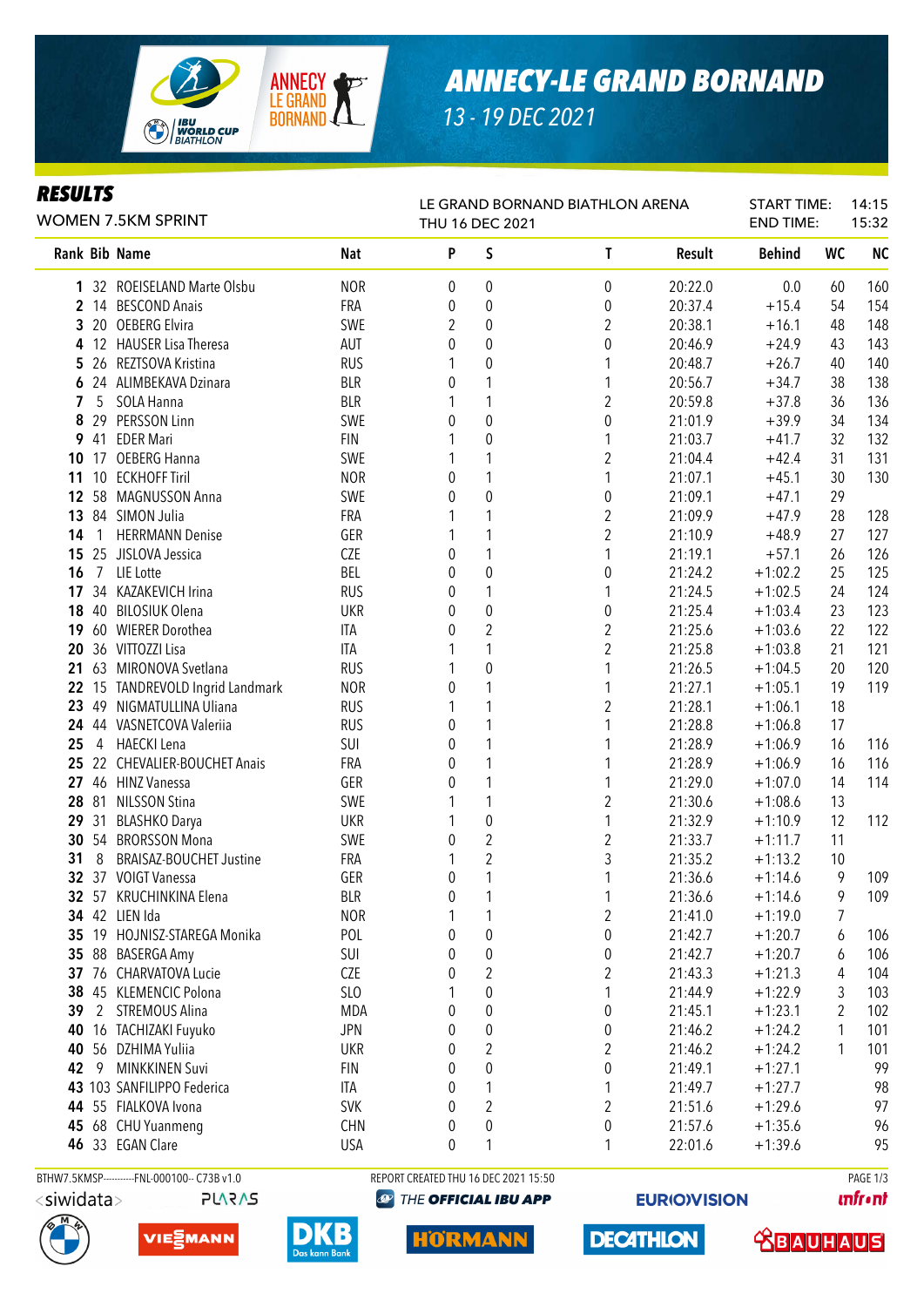

## *ANNECY-LE GRAND BORNAND*

START TIME: 14:15

*13 - 19 DEC 2021*

LE GRAND BORNAND BIATHLON ARENA

### *RESULTS*

| WOMEN 7.5KM SPRINT |    |                                   | THU 16 DEC 2021 |                |                  |                  |               |               | <b>END TIME:</b><br>15:32 |           |
|--------------------|----|-----------------------------------|-----------------|----------------|------------------|------------------|---------------|---------------|---------------------------|-----------|
|                    |    | Rank Bib Name                     | <b>Nat</b>      | P              | S                | L                | <b>Result</b> | <b>Behind</b> | <b>WC</b>                 | <b>NC</b> |
|                    |    | 47 90 CADURISCH Irene             | SUI             | 0              | 1                | 1                | 22:04.7       | $+1:42.7$     |                           | 94        |
| 48                 |    | 64 REID Joanne                    | <b>USA</b>      | 1              | 1                | $\overline{2}$   | 22:06.0       | $+1:44.0$     |                           | 93        |
| 49                 |    | 79 ERDAL Karoline                 | <b>NOR</b>      | 1              | $\mathbf{0}$     | 1                | 22:07.0       | $+1:45.0$     |                           |           |
|                    |    | 50 105 VOBORNIKOVA Tereza         | <b>CZE</b>      | 0              | 1                | 1                | 22:08.5       | $+1:46.5$     |                           | 91        |
| 51                 |    | 47 OJA Regina                     | <b>EST</b>      | 0              | 1                | 1                | 22:09.8       | $+1:47.8$     |                           | 90        |
| 52                 |    | 6 TODOROVA Milena                 | <b>BUL</b>      | 1              | 1                | $\overline{2}$   | 22:10.2       | $+1:48.2$     |                           | 89        |
|                    |    | 53 102 TALIHAERM Johanna          | <b>EST</b>      | 0              | $\overline{0}$   | $\boldsymbol{0}$ | 22:10.9       | $+1:48.9$     |                           | 88        |
|                    |    | 53 106 USHKINA Natalia            | <b>ROU</b>      | 1              | 1                | $\overline{2}$   | 22:10.9       | $+1:48.9$     |                           | 88        |
| 55                 |    | 30 LESHCHANKA Iryna               | <b>BLR</b>      | 1              | 1                | $\overline{2}$   | 22:11.6       | $+1:49.6$     |                           |           |
|                    |    | 56 23 LUNDER Emma                 | CAN             | 1              | $\mathbf 0$      | 1                | 22:11.7       | $+1:49.7$     |                           | 85        |
| 57                 |    | 66 BANKES Megan                   | CAN             | 0              |                  | 1                | 22:12.6       | $+1:50.6$     |                           | 84        |
| 58                 | 70 | PETRENKO Iryna                    | <b>UKR</b>      | 0              | $\mathbf 0$      | 0                | 22:15.3       | $+1:53.3$     |                           |           |
| 59                 |    | 86 WEIDEL Anna                    | GER             | 0              | 0                | 0                | 22:17.6       | $+1:55.6$     |                           |           |
| 60                 |    | 18 VISHNEVSKAYA-SHEPORENKO Galina | KAZ             | 0              | $\mathbf 0$      | 0                | 22:18.4       | $+1:56.4$     |                           | 81        |
| 61                 |    | 59 PUSKARCIKOVA Eva               | <b>CZE</b>      | 0              | 1                | 1                | 22:22.0       | $+2:00.0$     |                           |           |
|                    |    | 62 35 DAVIDOVA Marketa            | <b>CZE</b>      | 1              | $\overline{2}$   | 3                | 22:22.5       | $+2:00.5$     |                           |           |
|                    |    | 63 85 KINNUNEN Nastassia          | <b>FIN</b>      | 0              | $\mathbf 0$      | 0                | 22:25.3       | $+2:03.3$     |                           | 78        |
|                    |    | 64 38 CHEVALIER Chloe             | FRA             | 1              | $\overline{2}$   | 3                | 22:30.8       | $+2:08.8$     |                           |           |
| 65                 |    | 80 VINDISAR Nika                  | SLO             | 0              | $\mathbf{0}$     | $\boldsymbol{0}$ | 22:31.2       | $+2:09.2$     |                           | 76        |
| 66                 |    | 72 KRUCHINKINA Irina              | <b>BLR</b>      | 2              | 1                | 3                | 22:33.2       | $+2:11.2$     |                           |           |
|                    |    | 67 97 DING Yuhuan                 | <b>CHN</b>      | 0              | $\boldsymbol{0}$ | $\boldsymbol{0}$ | 22:37.1       | $+2:15.1$     |                           | 74        |
| 68                 |    | 67 KLIMINA Darya                  | KAZ             | 0              | $\overline{2}$   | $\overline{2}$   | 22:38.6       | $+2:16.6$     |                           | 73        |
| 69                 |    | 61 ZUK Kamila                     | POL             | 2              | $\pmb{0}$        | $\overline{2}$   | 22:38.8       | $+2:16.8$     |                           | 72        |
| 70                 |    | 13 ZDOUC Dunja                    | AUT             | 0              | 1                | 1                | 22:40.9       | $+2:18.9$     |                           | 71        |
| 71                 |    | 43 INNERHOFER Katharina           | AUT             | 1              | 3                | 4                | 22:41.0       | $+2:19.0$     |                           | 70        |
| 72                 | 53 | <b>MAEDA Sari</b>                 | <b>JPN</b>      | 1              | 1                | $\overline{2}$   | 22:45.0       | $+2:23.0$     |                           | 69        |
| 73                 | 50 | <b>BEAUDRY Sarah</b>              | CAN             | 1              | $\mathbf 0$      | 1                | 22:49.0       | $+2:27.0$     |                           | 68        |
|                    |    | 74 94 KUKLINA Larisa              | <b>RUS</b>      | 2              | 1                | 3                | 22:51.1       | $+2:29.1$     |                           |           |
|                    |    | 75 69 TOLMACHEVA Anastasia        | <b>ROU</b>      | 0              | 1                | 1                | 22:53.4       | $+2:31.4$     |                           | 66        |
|                    |    | 76 39 IRWIN Deedra                | <b>USA</b>      | 0              | $\overline{2}$   | $\overline{2}$   | 22:54.3       | $+2:32.3$     |                           | 65        |
|                    |    | 77 96 FEMSTEINEVIK Ragnhild       | <b>NOR</b>      | 1              | 2                | 3                | 22:54.6       | $+2:32.6$     |                           |           |
|                    |    | 78 52 BENDIKA Baiba               | LAT             | $\overline{2}$ | 1                | 3                | 22:55.2       | $+2:33.2$     |                           | 63        |
|                    |    | 79 92 HETTICH Janina              | GER             | 1              | 3                | 4                | 22:57.7       | $+2:35.7$     |                           |           |
|                    |    | 80 48 GASPARIN Selina             | SUI             | 2              | 2                | 4                | 22:58.2       | $+2:36.2$     |                           |           |
|                    |    | 81 78 KUELM Susan                 | <b>EST</b>      | $\pmb{0}$      | 3                | 3                | 23:00.9       | $+2:38.9$     |                           | 59        |
|                    |    | 82 83 MAKA Anna                   | POL             | 0              | 1                |                  | 23:02.6       | $+2:40.6$     |                           | 57        |
|                    |    | 83 51 BELCHENKO Yelizaveta        | KAZ             | 1              | 0                | 1                | 23:02.8       | $+2:40.8$     |                           | 55        |
|                    |    | 84 28 AVVAKUMOVA Ekaterina        | KOR             | 1              | 2                | 3                | 23:05.2       | $+2:43.2$     |                           | 53        |
|                    |    | 85 11 GASPARIN Aita               | SUI             | $\pmb{0}$      | 3                | 3                | 23:09.0       | $+2:47.0$     |                           |           |
|                    |    | 86 27 FIALKOVA Paulina            | <b>SVK</b>      | $\overline{2}$ | 3                | 5                | 23:11.1       | $+2:49.1$     |                           | 49        |
|                    |    | 87 74 ZHANG Yan                   | <b>CHN</b>      | 0              |                  |                  | 23:11.5       | $+2:49.5$     |                           | 47        |
|                    |    | 88 100 MENG Fangi                 | <b>CHN</b>      | 0              |                  | 1                | 23:16.0       | $+2:54.0$     |                           |           |
|                    |    | 89 101 LEHTONEN Venla             | <b>FIN</b>      | $\overline{2}$ |                  | 3                | 23:28.6       | $+3:06.6$     |                           |           |
|                    |    | 90 82 BULINA Sanita               | LAT             | 3              | 0                | 3                | 23:40.2       | $+3:18.2$     |                           | 41        |
|                    |    | 91 75 IVANOVA Aliona              | <b>MDA</b>      | 0              | 1                | 1                | 23:50.0       | $+3:28.0$     |                           | 39        |
|                    |    | 92 71 MUN Jihee                   | KOR             | 0              | $\overline{2}$   | $\overline{2}$   | 23:50.8       | $+3:28.8$     |                           | 37        |
|                    |    |                                   |                 |                |                  |                  |               |               |                           |           |



**PLARAS** VIE<sup>S</sup>MANN



BTHW7.5KMSP-----------FNL-000100-- C73B v1.0 REPORT CREATED THU 16 DEC 2021 15:50 PAGE 2/3**@ THE OFFICIAL IBU APP** 

HORMA

**EURIO)VISION** 

**DECATHLON** 

**unfront**